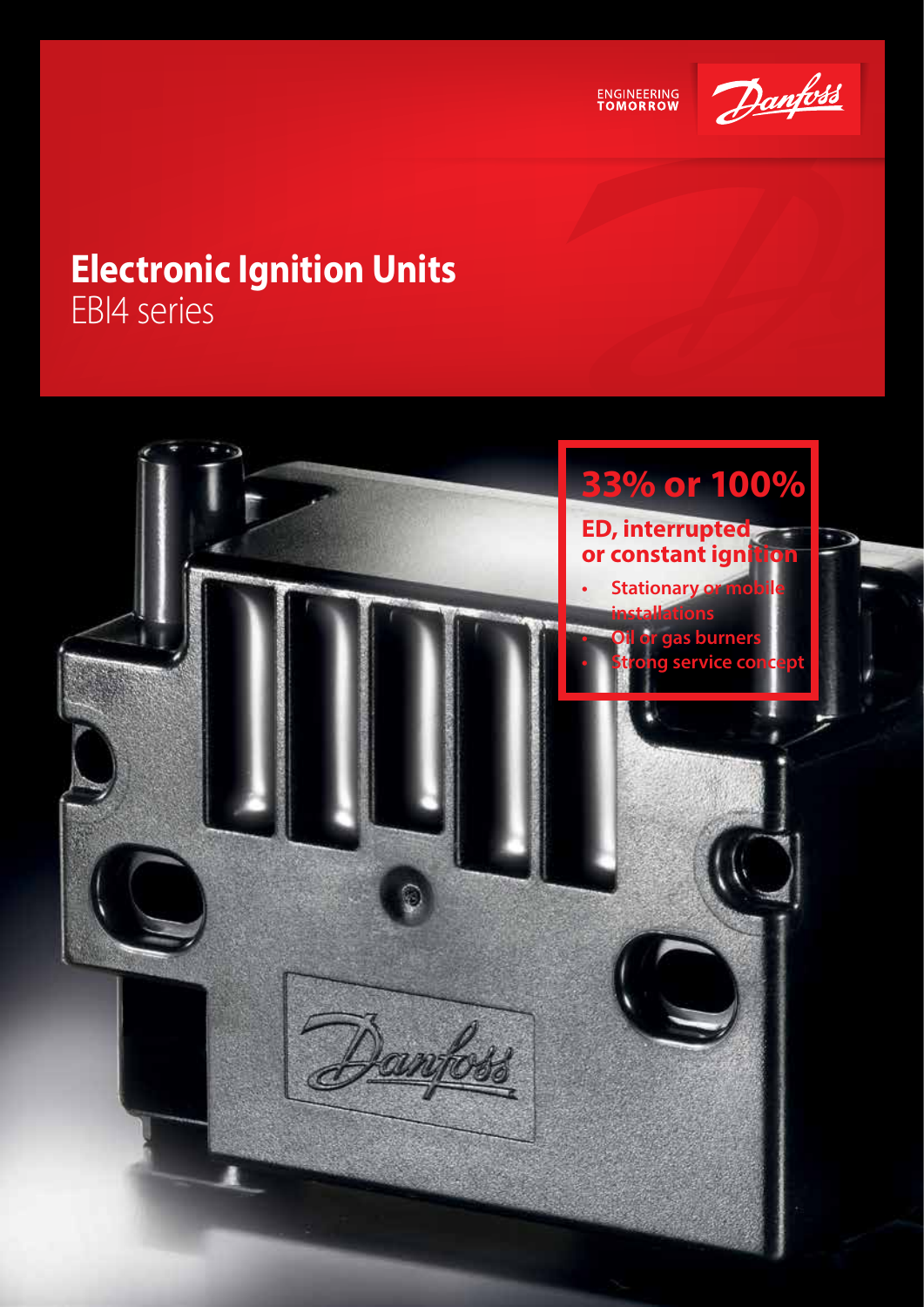## **Danfoss Electronic Ignition Units Meet the highest standards**



The new and improved electronic ignition units ensures high efficiency enabling more than 80 % of the supplied energy to be converted into high voltage. This ensures a strong and fast establishing of the spark. The EBI4 series offers several variants adapted to the various application requirements for oil and gas burners. All EBI4s comply with the RoHs and WEEE directives and are EMC approved according to the EN 55014-1 and EN55014-2.

**EBI4 series, 230 V, 40 mA (rms) and 33 % ED at 60°C. for domestic and small commercial burners:**

- EBI4, 2-pole 15 kV
- EBI4 M, 2-pole 2x 7,5 kV
- EBI4 1P, 1-pole 12 kV

**EBI4 HP series, 230V, 48 mA (rms) and 33 % ED at 60 °C for commercial burners:**

- EBI4 HPM, 2-pole 2x7,5 kV
- EBI4 HP1P, 1-pole 12 kV

**EBI4 C series, 230 V, 30 mA (rms) 100 % ED at 35 °C for burner applications with constant ignition:**

- EBI4 CM, 2-pole 2x 7,5 kV
- EBI4 C1P, 1-pole 12 kV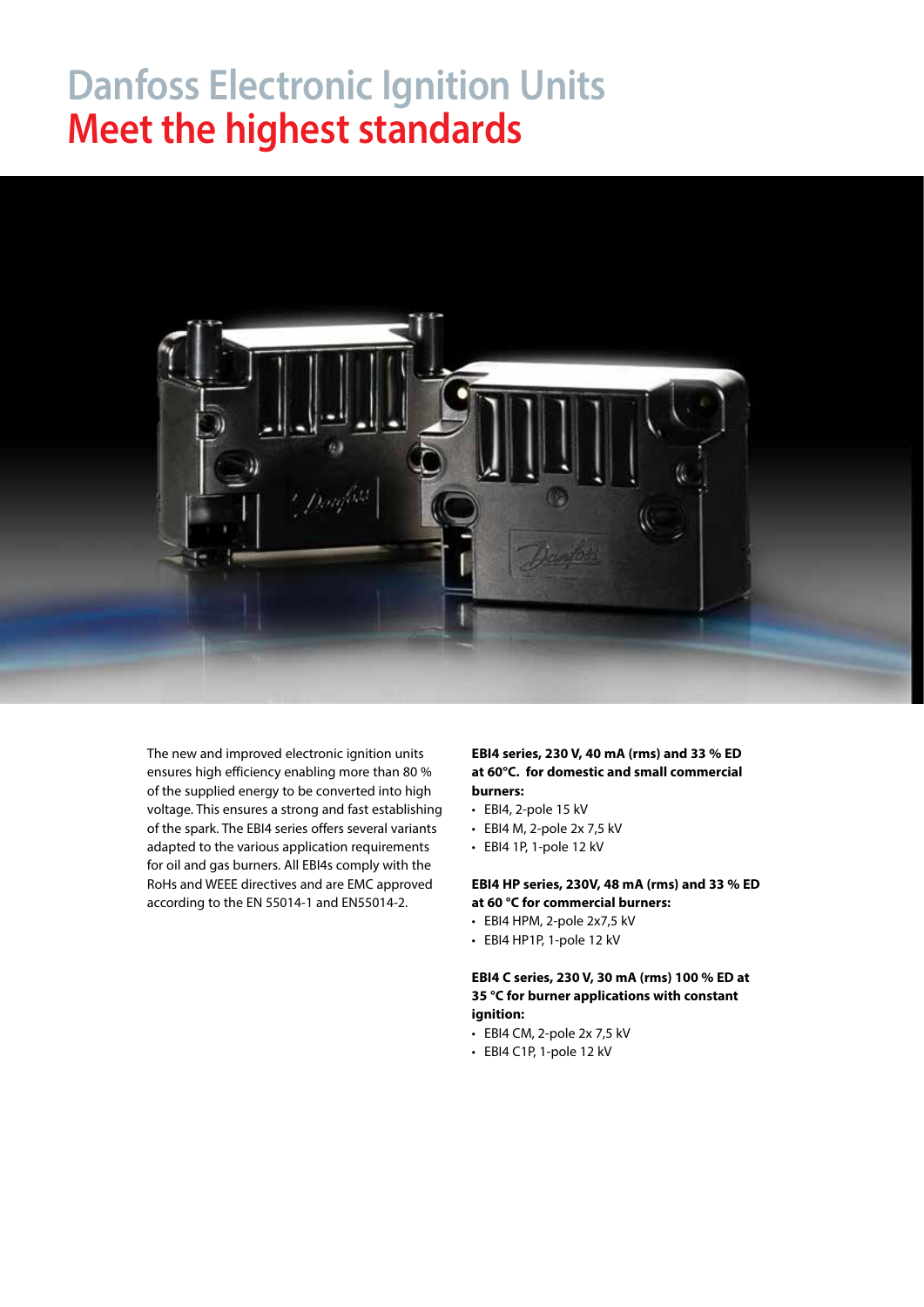

With the new EBI4 series it has been made possible to create a service concept where 4 service EBIs can replace the entire previous EBI3 programme. Furthermore the EBI4 service kit can replace a large part of the 052L series.

| <b>Type</b>                  | <b>Replaces</b>            |
|------------------------------|----------------------------|
| EBI4 M S<br>052F4045         | All EBI, EBI M and EBI HPM |
| <b>EBI4 1P S</b><br>052F4046 | All EBI 1P and EBI HP1P    |
| EBI4 CM S<br>052F4047        | All FBI C and FBI CM       |
| EBI4 C1P S<br>052F4048       | All EBI 1CP                |
| EBI4<br>052F0063             | All 052L 2-pole            |